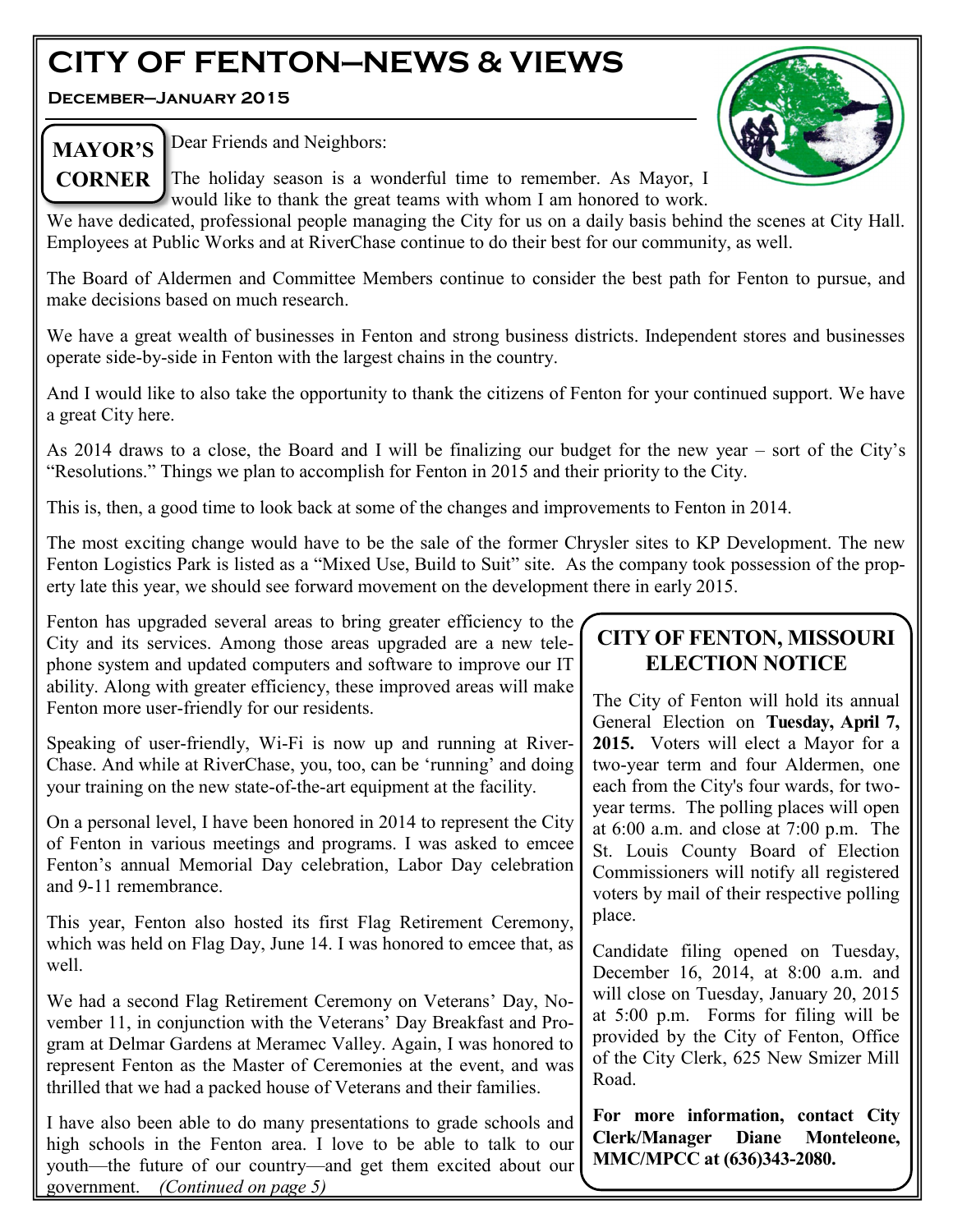### **PLANNING & ZONING COMMISSION PUBLIC HEARING**

On **Tuesday, January 6, 2015**, the Planning & Zoning Commission will hold a Public Hearing at 7:00 p.m. during their regularly scheduled meeting at City Hall to consider the following:



#### **OLD BUSINESS**

 $\checkmark$  Resolution of Intent considering amendments to Section 470.070 the Zoning Code regarding Site Plan Requirement and Review.

### **NEW BUSINESS**

None

### **SITE PLAN REVIEW**

 $\overline{\smile}$  A Petition by KP Development, LLC, for Site Plan review of a new office/warehouse building on proposed Lot C of Fenton Logistics Park Subdivision. The parcel is addressed as 1050 Dodge Drive and zoned "PID" Planned Industrial Development District.

For more information, please call Community Development at (636) 349-8110.

# **MSD SANITARY SEWER REPLACEMENT**

The construction of the replacement sanitary pipe through Fenton is nearing completion. The tunneling under Ferry Street has been completed, but Missouri American Water will need to reconnect the water main before the roadway will be restored and reopened. Alt-



`

hough the construction is close to being complete, there are areas of restoration that will need to be addressed. Thank you for your continued patience as MSD completes this project.



## **JOHN FABICK COMMUNITY SERVICE AWARD**

At the Thursday, November 20, 2014 Board of Aldermen Meeting, Mayor Michael D. Polizzi presented the John Fabick Community Service Award to Job's Daughters Bethel

#43, Fenton Masonic Temple for their contribution to the Fenton community.

# **BOARD OF ALDERMEN MEETING DATES**

Please note the following changes for 2015:

 The Board of Aldermen Committee Meeting originally scheduled for Thursday, January 1 will be combined with the Thursday, January 8 Committee Meeting.

# **NEW BUSINESS CORNER**

The following businesses have applied for an Occupancy Permit and are planning on calling Fenton "home":



# **Communitronics Corp.**

970 Bolger Court *(administrative office and warehouse for electronic equipment wholesaler)*

**Enviro-Master Services (Professional Hygiene d/b/a)** 777 Merus Court *(administrative office/warehouse for hygiene business)*

**Halpin D. Burke & Son, LLC** 1702 Gilsinn Lane *(administrative and sales office for manufacturer's representative)*

**The Floor Project (Cap Carpet, Inc. d/b/a)** 25 Gravois Bluffs Plaza Drive *(retail floor covering store)*

> **The Sherwin-Williams Company** 31 Gravois Bluffs Plaza Drive *(retail paint store)*

# CITY HALL HOLIDAY HOURS

As the holidays approach, please make note of the following changes to City Hall hours:

**Wednesday, December 31 (New Year's Eve)** Closing at Noon

**Thursday, January 1 (New Year's Day)** Closed

**Monday, January 19 (Martin Luther King, Jr)** Closed

**Monday, February 16 (Presidents' Day)** Closed



A THANK YOU ... The Concord Elementary School Choir provided a fun and festive start to the holiday season at our annual Lighting Ceremony at City Hall on Friday, November 21. Thank you to the choir members and their leader, Valerie Creech!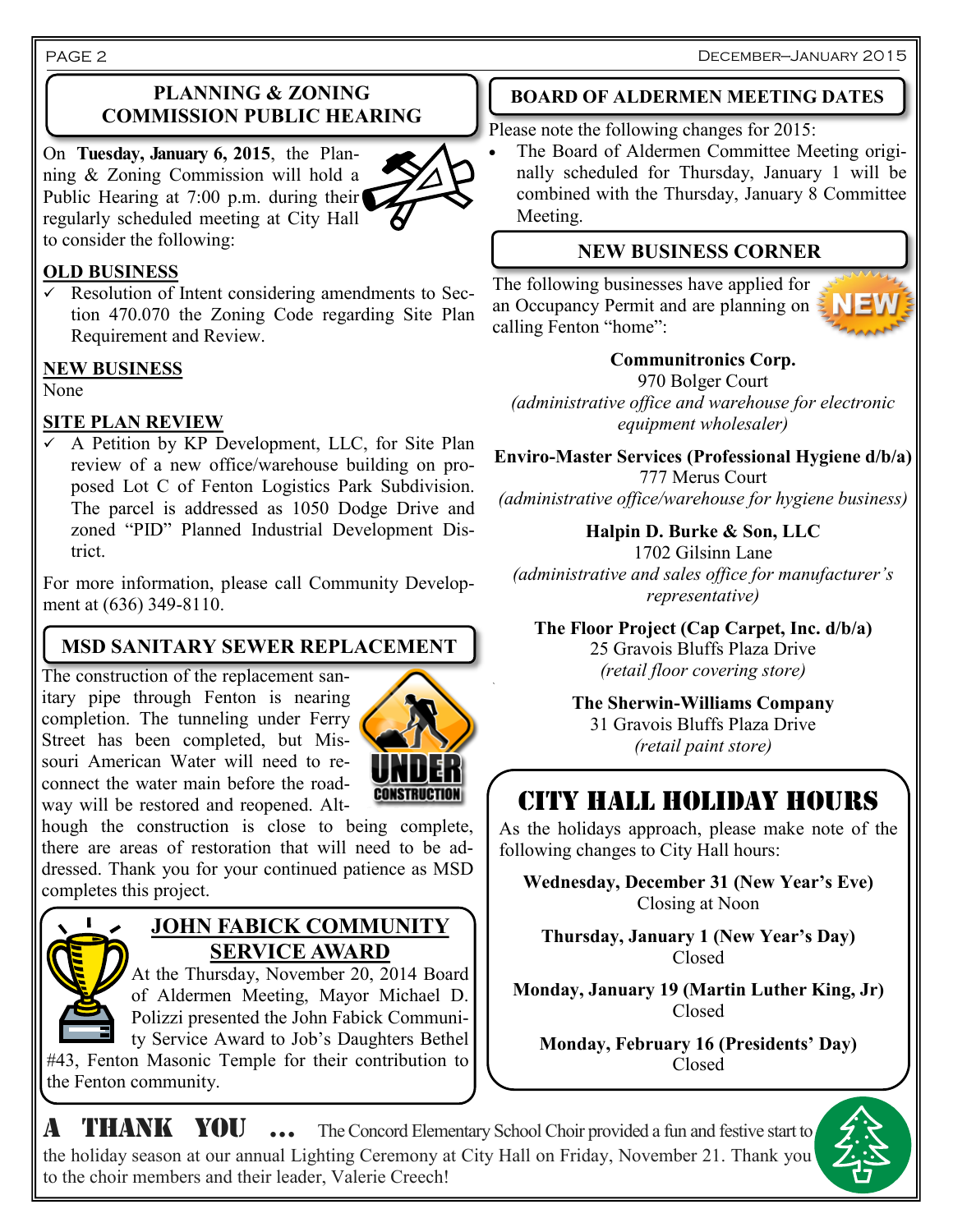PAGE 3 December—January 2015

### **FENTON HISTORICAL SOCIETY**

Fenton Historical Society's new 2015 calendar is filled with photographs of early Fenton and is now available at The Fenton Historical Society,  $#1$ <sup></sup> Church Street in Olde Towne Fenton, MO. This unique calendar is also available at the Fenton



Branch of the Rockwood Bank and at Fenton City Hall. Proceeds from all sales help support the work of your Society in preserving local history. For more information contact us at:

#### **www.fentonhistory.com (636) 326-0808**

### **HOLIDAY TRASH/RECYCLING SCHEDULE**

Due to the holidays each year, the trash and recycling pickup schedules have to be modified. Please note that only the recycling pickups will be affected this year.

#### **Christmas Week**

**Trash:** Monday, December 22 **Recycling:** Friday, December 26

**New Year's Week Trash:** Monday, December 29 **Recycling:** Friday, January 2

# **COMMUNITY INDOOR GARAGE SALE**

**Saturday, April 21 from 9:00 a.m. to 1:00 p.m.**

Register to be a part of the largest sale yet at River-Chase! Reserve a 6 ft. x 3 ft. table and sell anything from toys to crafts. Event is open to the public. Re-SALE serve more than one table to sell more! Fee: \$19/table for Resident or Member. \$22/table all others. Contact RiverChase for details, exclusions, and other information: (636) 343-0067.

# **CHRISTMAS TREE PICK-UP**

Just a reminder that Fenton Public Works will pick up your live Christmas trees after the holidays. In order for us to be able to take the tree, you **MUST** remove all decorations including tinsel. The trees are sunk in our lakes to provide a healthy habitat for the fish and we don't want to harm the fish or lakes. You can place it at the curb on your normal yard waste schedule. You do not need to have an orange sticker on it, but all decorations must be removed or it will not be picked up.

### **ST. LOUIS COUNTY POLICE— FENTON PRECINCT**

Are you prepared if your vehicle were to break down in the snow today? Could you walk to a stranger's house or to the closest store? What if you are in a desolate area and your car



runs off the road? Packing an Emergency Kit for the trunk of your car can make your grim situation a little more bearable.

#### **Emergency Kit:**

Flares and/or flashlight Reflective triangle or cones Distress sign Telephone change First aid supplies Basic tools Fully charged cell phone Inflated spare tire Proper tools to change a tire

#### **Recommended Items:**

**Boots** Hat, coat and gloves Jumper cables Carpet strips, sand or kitty litter for traction Ice scraper and brush Blanket Food and water

> **Neighborhood Policing Officer: Officer Aaron Dilks (636) 349-8120, ext. 1123 Precinct Phone (636) 349-8120**

*"Let us love winter, for it is the spring of genius."*

— Pietro Aretino

#### **SALES TAX REDISTRIBUTIONS TO ST. LOUIS COUNTY FOR NOVEMBER 2014**

| "A" Sales Tax Summary |                      | "B" (Pool) Sales Tax Summary |                      | <b>Combined Sales Tax Summary</b> |                      |
|-----------------------|----------------------|------------------------------|----------------------|-----------------------------------|----------------------|
| Generated             | <b>Redistributed</b> | Generated                    | <b>Redistributed</b> | Generated                         | <b>Redistributed</b> |
| \$267,248             | $$146,613(54.9\%)$   | \$241,365                    | $$237,118(98.2\%)$   | \$508,613                         | $$383,731 (75.4\%)$  |

The above chart shows the amount of sales tax redistributed back to St. Louis County for the month of November 2014. The total amount redistributed for 2014 is \$3,738,562 (66.8%).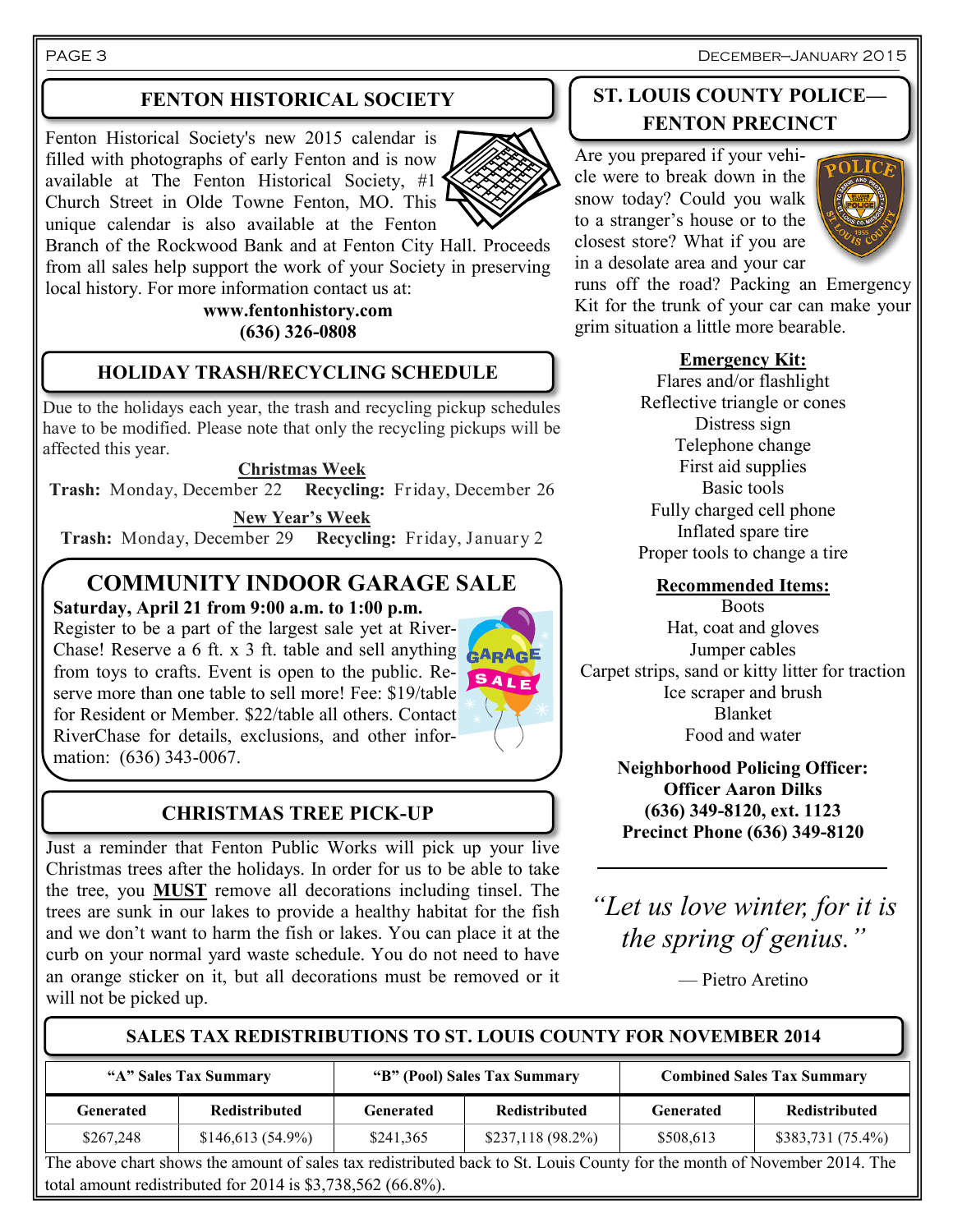PAGE 4 December—January 2015

# **PARKS & RECREATION HAPPENINGS**



### **D.I.P. (DROP IN PICKLEBALL)**

Take advantage of this drop in rate to play one of the fastest growing sports in the United States! Pickleball is a sport that is easy to learn and fun to play! Drop in fee does not include use of other RiverChase amenities. Pickleballs will be provided. Games are held in the River-Chase gymnasium. Pickleball continues to run **through April 30 on Tuesday and Thursdays**, 8:00 a.m. – 10:00 a.m. for beginners and 10:00 a.m. – 1:00 p.m. for advanced. Fee: \$3.00 per day.

### **GIRLS VOLLEYBALL (AGES 8 – 11)**

This (4) four-week league will be held at RiverChase gymnasium on Saturday afternoons. This is a recreational/beginner league and no standings will be kept. This is a game only league with no practices. If you are interested in signing up to be a coach, please contact 636- 343-0067. Coaches are always needed and will receive a free registration credit at the end of the session. Start date: February 21. Registration deadline: February 8. Fee: \$40 Member or Resident / \$45 Non -Member.

#### **MEN'S BASKETBALL LEAGUE (18 AND OLDER)**

This (4) four-week league will be held at RiverChase gymnasium on Wednesday evenings. This league is  $\geq$ limited to (5) five teams. Get your team signed up early! Winners will receive championship t-shirts. Start date: February 11. Registration deadline: February 4. Game times start at 6:00 p.m. Fee: \$200.00 per team.

### **LOSE TO WIN CHALLENGE**

A contest for individuals or household (2 people) to see who can lose the highest amount of body weight percentage in 8 weeks. The winner of each contest will win a free annual membership to RiverChase.

Household: Monday, February 2 to Monday, March 30. Cost is \$120 per team of two.

Individual: Monday, February 9 to Monday, April 6. Cost is \$60 per person.

#### **BEGINNERS FITNESS YOGA - NEW**

Thursday evenings from  $6:15$  p.m. to  $7:15$  p.m. Class runs January 8 to February 12. Fees: \$30 Residents and RC Members / \$36 Non-Members.





## **2015 SUMMER CAMP**

2015 SUMMER CAMP REGISTRATION OPENS MARCH 2!! The entire month of March is our early bird special! Receive \$5 off every week of camp you sign up for!

#### **SENIOR LUNCH & BINGO**

Wednesday, January 14 at 10:30 a.m. Shepherd's Pie for lunch. Cost is \$6.50/ person. Registration deadline is the Sunday before.

#### **NEW FITNESS EQUIPMENT**

RiverChase has all new fitness equipment in the fitness area. Come in and check it out!

# **GROUP CYCLING - NEW**

Classes will be held on Monday, Wednesday and Thursday mornings. Tuesday and Thursday evenings starting January 5. Call RiverChase for a schedule of

times. Fees: \$39 Residents and RC Members / \$47 Non-Members.

#### **SPRING BREAK DAY CAMP**

(Ages 5 to 12) A week of fun with games, activities, craft time, swimming and more every day! Limited Space! Camp runs March 16-20, from 9:00 a.m. to 3:00 p.m. Fee: \$110 Resident or Member / \$125 Non -Member

#### **HATS OFF TO DR. SEUSS!**

Preschoolers, ages 3—5, join us as we celebrate Dr. Seuss' birthday and Read Across America Day! We will have craft time, story time, activities and a snack! Monday, March 2 from 10:00 a.m. to 11:30 a.m. Fee: \$10 per child. NO CHARGE for adults!



## **HOLIDAY HOURS**

With the holidays approaching, please make note of the following changes to the operating hours at RiverChase:

> **Christmas Eve**  $5:30$  a.m. to Noon

**Christmas Day** Closed

**New Years Eve** 5:30 a.m. to Noon

**New Years Day** Noon—5:00 p.m.

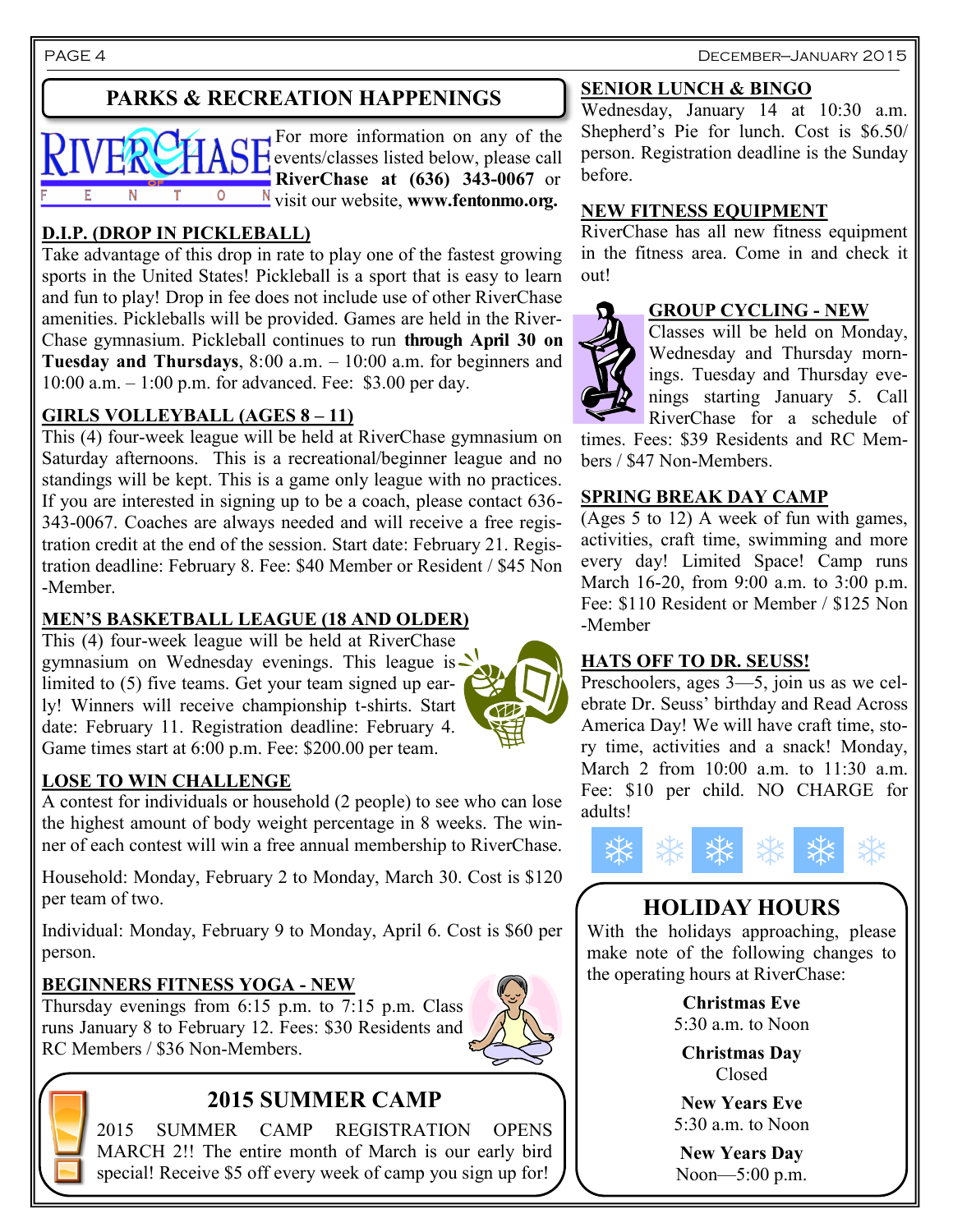#### PAGE 5

### **DECISIONS FROM THE NOVEMBER 20 AND DECEMBER 4, 2014 BOARD OF ALDERMEN MEETINGS**

#### *DECISIONS*

- Presented the John Fabick Community Service Award to Job's Daughters Bethel #43, Fenton Masonic Temple for their contribution to the Fenton community.
- $\sim$  Approved the amended 2015 Capital Plan.
- $\sim$  Approved utilization of the unallocated funds from the 2012 RTP Grant to construct a new trailhead in Fenton City Park with the City providing the remaining funds of approximately \$40,000.
- $\checkmark$  Approved rejection of the bid for pool deck furniture and the solicitation of proposals.
- $\sim$  Approved the closure of the Old Gravois Road Bridge from 7:45 a.m. until 9:15 a.m. on Thanksgiving Day, Thursday, November 27, 2014 for Sunset Hills' annual Turkey Trot Run.
- $\checkmark$  Approved the annual payment increase, with total payment to be \$2,460,444.00, for the 2015 Full-Service Contract with the St. Louis County Police Department.
- $\checkmark$  Approved a 3% pay increase to all full-time and part-time employees that overall meet or exceed expectations on the 2014 Performance Appraisals.
- $\checkmark$  Approved a Liquor License for Road Ranger, LLC d/b/a Road Ranger #145, 205 North Highway Drive.

### *ORDINANCES*

 $\overline{\smash{6}}$  **#3476** An Ord. approving an Agreement with Holloran Contracting, Inc. for emergency repairs to the grated trough storm water drain across River Hills Drive.



 **#3477** An Ord. authorizing the Mayor to execute a Contract with Wm. Nobbe and Company, Inc. for the purchase of a Rhino TX 1500, 15-Foot Finishing Mower.

# **MY SILLY VALENTINE DANCE AT RIVERCHASE**

Dance the night away and have the time of your lives. Girls, bring your Dad, Step-Dad, Uncle or Grandpa for an evening you will cherish! Boys, bring your Mom, Step-Mom, Aunt or Grandma. Kids, feel free to dress as your favorite super hero or princess. Dance is Saturday, February 7



from 6:30 p.m. to 8:30 p.m. Event includes nacho bar, root beer floats, live DJ, dance-off, "Cupid Shuffle", Valentine pictures and a memento for each child. Fee: \$12/person. Ages 3 and up.

# **DID YOU MISS IT?**

Election Notice — Page 1

City Hall Holiday Hours — Page 2

John Fabick Community Service Awardee — Page 2

Community Garage Sale — Page 3

Holiday Trash Schedule — Page 3

RiverChase Holiday Hours — Page 4

#### *(Mayor's Corner — continued from front page)*

As we move into 2015, I am optimistic about the future of our City and I hope that you are, as well.

Also, as we approach the new year, I am looking for a little Fenton history. If your family has lived in Fenton for the last fifty years or more, please contact me at mayormike $@$ fentonmo.org, or leave me a message on my Facebook page: Mike Polizzi – Mayor Mike of Fenton, MO.

From my family to yours, we are wishing you a Merry Christmas and a Happy New Year!

Mayor Mike



*"I prefer winter and fall, when you feel the bone structure of the landscape. Something waits beneath it; the whole story doesn't show.*" — Andrew Wyeth